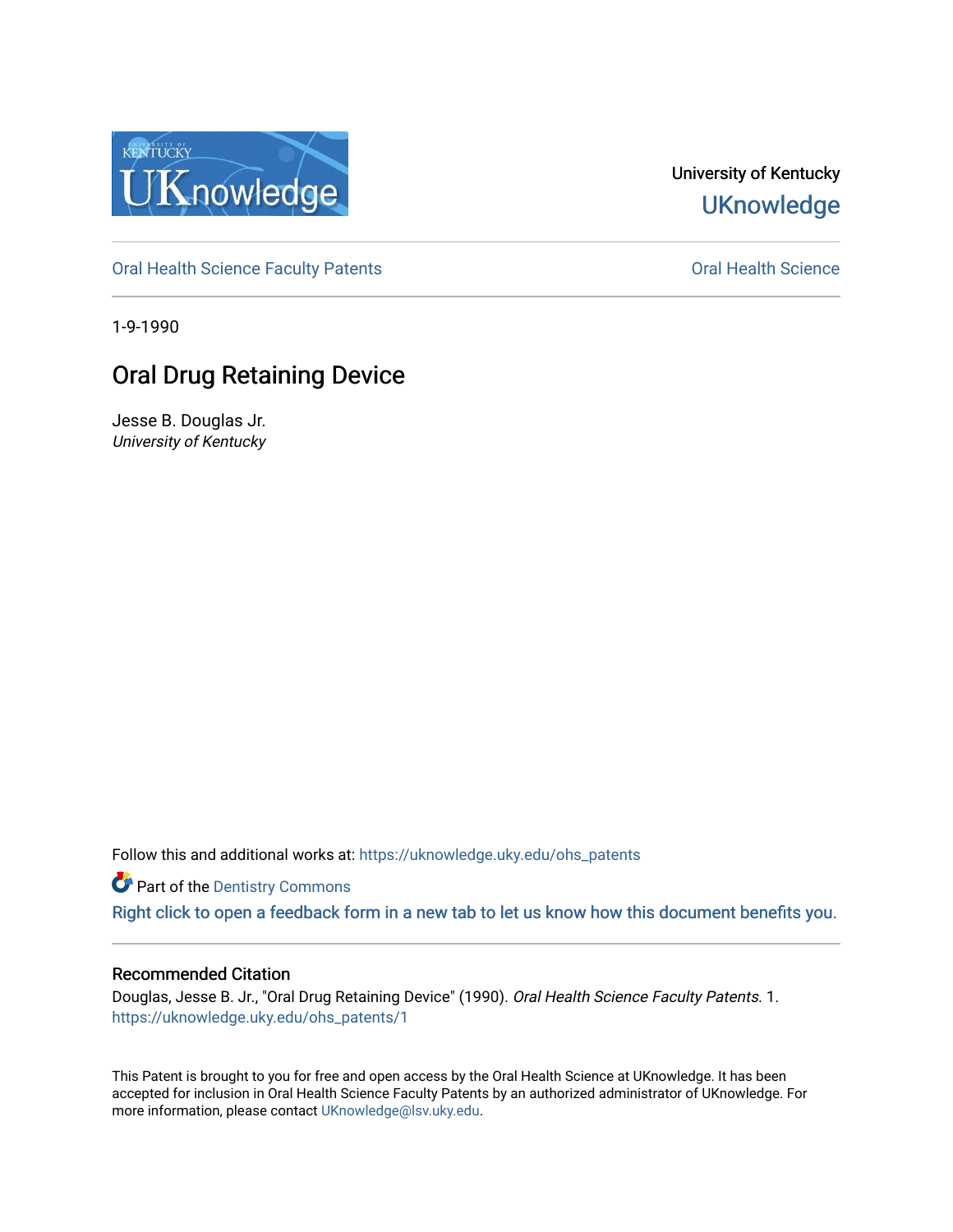# United States Patent [191]

### Douglas, Jr.

## [54] ORAL DRUG RETAINING DEVICE

[75] Inventor: Jesse B. Douglas, Jr., Lexington, Ky.

- [73] Assignee: The University of Kentucky Research Foundation, Lexington, Ky.
- [21] Appl. No.: 231,959
- [22] Filed: Aug.15, 1988
- [s 1] Int. 01.4 .............................................. .. A61C 5/00
- [52] us. (:1. .................................... .. 433/229; 433/80; 433/215
- [58] Field of Search ................................. 433/215, 229, 80

#### [56] References Cited

#### U.S. PATENT DOCUMENTS

3,600,807 8/1971 Sipos ................................. .. 433/229

Primary Examiner-Robert Peshock

| $[11]$ | <b>Patent Number:</b> | 4,892,483    |
|--------|-----------------------|--------------|
|        | [45] Date of Patent:  | Jan. 9, 1990 |

#### Attorney, Agent, or Firm-King and Schickli

#### [57] ABSTRACT

An oral drug retaining device includes a receptacle for receiving and holding a polymer matrix impregnated with a pharmacologic agent. The receptacle is formed by a cooperating basket and frame. The basket and frame include a hinge at one side and a latch pin at the opposite side to allow the receptacle to be selectively opened and closed to replace the polymer matrix as desired. Cooperating male and female connectors are provided to allow the receptacle to be releasably mounted to a tooth of a patient. One of these connectors is adapted for mounting to a tooth while the other is attached to the frame of the receptacle.

#### 3 Claims, 1 Drawing Sheet

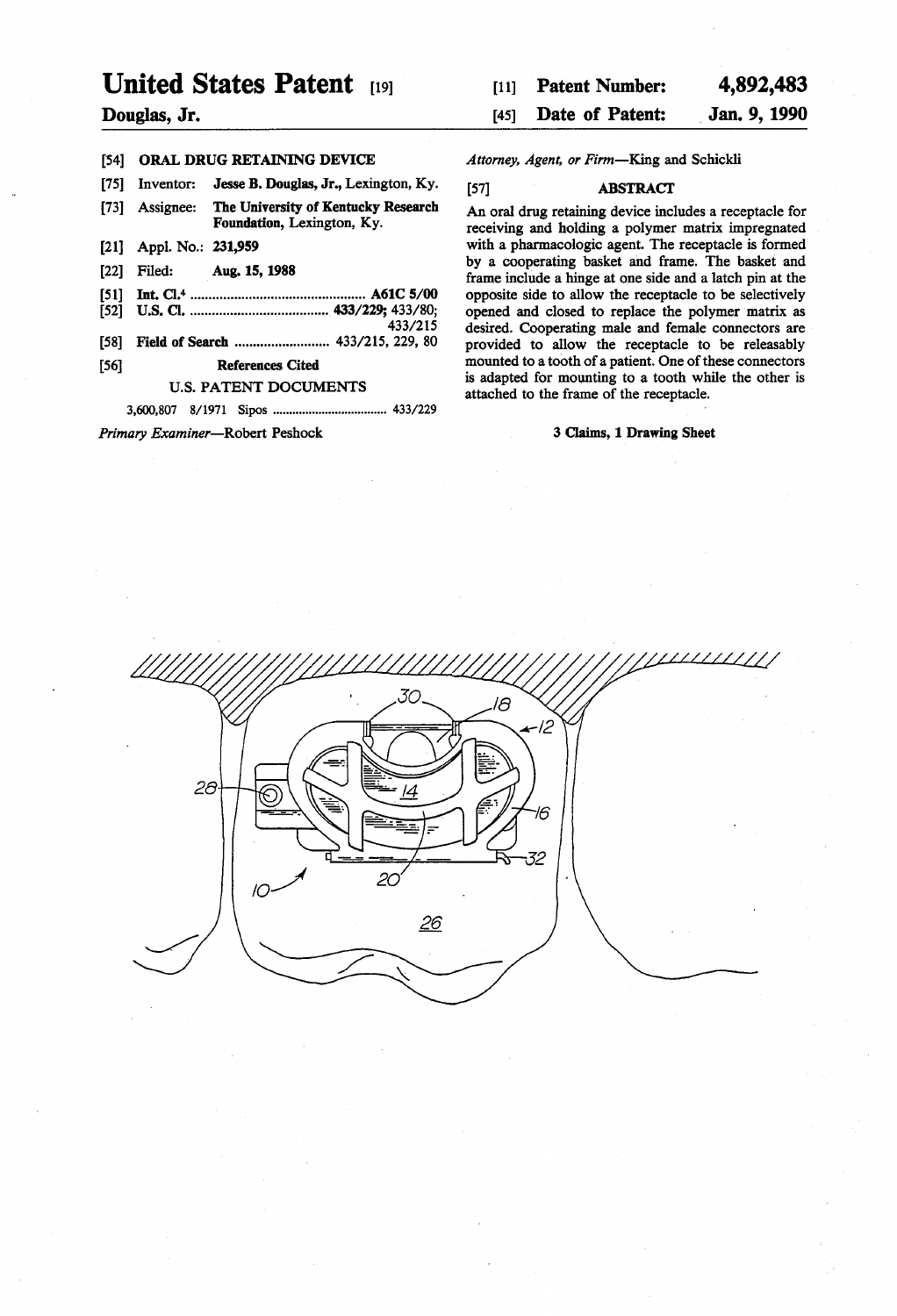# U.S. Patent Jan. 9, 1990 4,892,483





 $24$ 

 $34 -$ 

 $l^2$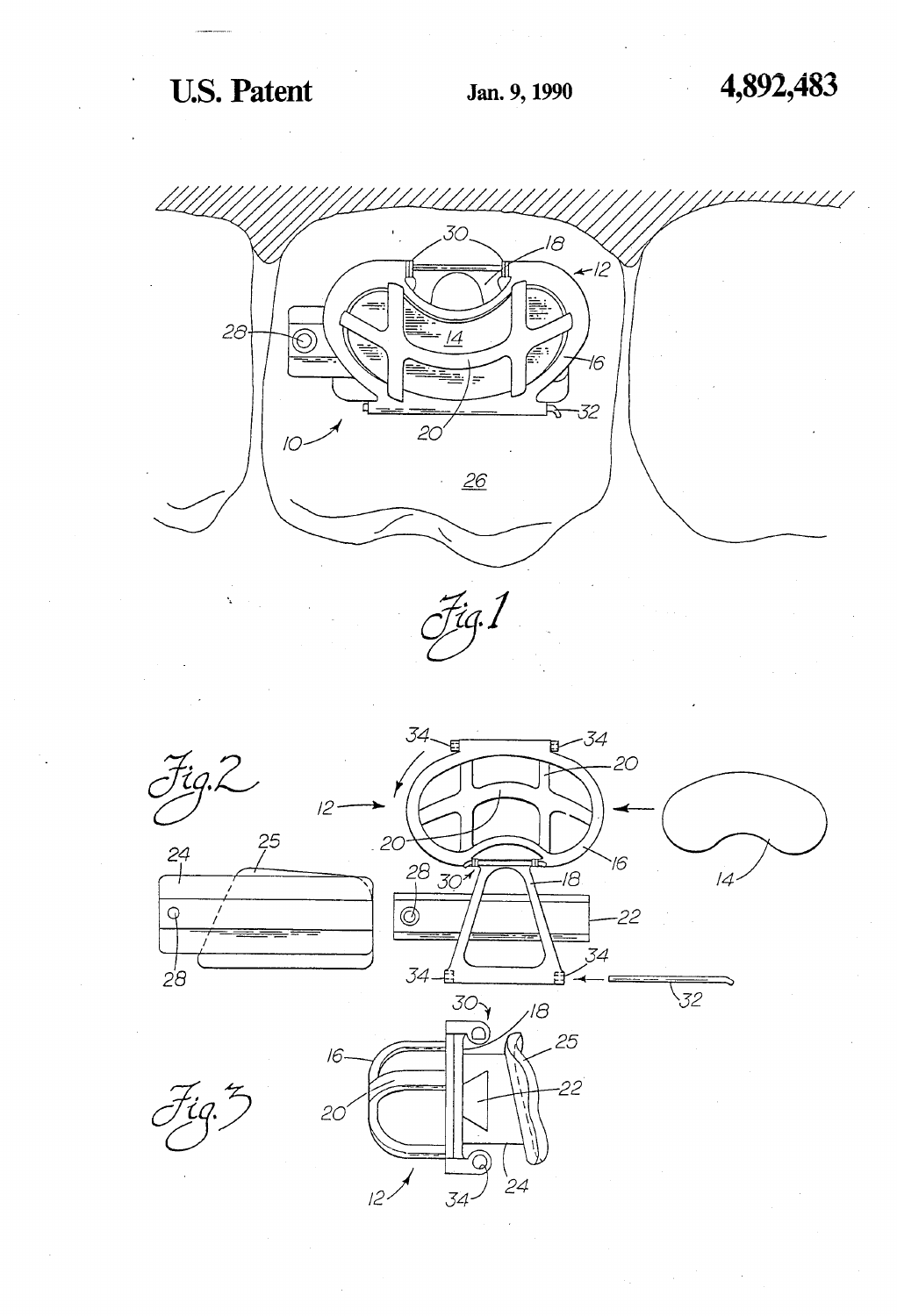#### ORAL DRUG RETAINING DEVICE

#### TECHNICAL FIELD

The present invention relates generally to a device <sup>5</sup> particularly adapted for retaining a pharmacologic agent or agents for release in the oral cavity of a patient.

#### BACKGROUND OF THE INVENTION

It has long been recognized that the application of <sup>10</sup> fluorides and antibacterial agents to the teeth and gums serves to prevent tooth decay and the onset of peri odontal disease. The utilization of fluorides and antibacterial agents in toothpaste, mouth washes and rinses only meets with limited success, however, largely due <sup>15</sup> to the low retention time of these agents in the oral cavity after application.

A number of devices have been developed in the art to address this problem and provide retention of the fluorides and antibacterial agents in the oral cavity so as  $20$ to enhance their beneficial effects. U.S. Pat. No. 4,175,326 to Goodson discloses a device for localized oral treatment and/or diagnosis. The Goodson device includes capillary fibers which are laced around the application. It is not refillable and must be physically removed and a fresh device reinstalled for additional applications. Such a procedure is inconvenient, requir ing a substantial amount of time while also serving to 30 increase the overall cost of treatment. Additionally, no protection is provided for the fibers against physical damage from sources such as toothbrushing and masti ca'tion. As such, utilization of the device is generally limited to fluoride, antibacterial agents and other dental  $35$ treatment applications.

U.S. Pat. No. 4,681,544 to Anthony discloses a device for positioning and retaining an oral pack for protecting a surgical site. The pack may be fabricated of a polyuse of this device is for a temporary application at best. This device does not address the problem of protecting the polymeric material from physical damage. Addi tionally, the device is attached to the tooth by the use of a monofilament cord looped and tied around the tooth, 45 increasing difficulty in placement and attachment. meric material for localized medication delivery. The 40

A need exists, therefore, for an improved oral drug retaining device for administration of pharmacologic agents within the oral cavity. Such a device should be simple to install and provide protection from physical 50 damage. As such, unlike the prior art devices discussed above, this device would not be limited to administering medication for dental applications. Instead, the device would also be adapted for retaining drugs or pharmaco logic agents, utilized in treating a wide range of afflic- 55 tions throughout the body, for absorption directly through the oral mucosal epithelium. It would also be utilized to allow certain drugs or agents to be systemi cally released via ingestion through the gastrointestinal tract in a slow, daily, continuous time released fashion.

#### SUMMARY OF THE INVENTION

Accordingly, it is a primary object of the present invention to provide an improved oral drug retaining device overcoming the limitations and disadvantages of  $65$  connectors cooperate in a sliding dovetail configurathe prior art.

Another object of the present invention is to provide an oral drug retaining device facilitating a localized

and/or time released application of pharmacologic agent(s).

An additional object of the present invention is to provide an oral drug retaining device allowing certain drugs which are incompatible with the stomach to be absorbed into the body directly through the oral muco sal epithelium.

An additional object of the present invention is to provide an oral drug retaining device which is simple and easy to install and provides for easy drug replenish ment through the use of a readily replaceable drug impregnated polymer matrix.

Still another object of the present invention is to provide an oral drug retaining device providing sub stantially complete protection of a drug impregnated polymer from physical damage.

Yet another object of the present invention is to pro vide an oral drug retaining device having a receptacle for retaining a polymer matrix, which may be simply and completely removed from the mouth and reposi tioned later, allowing periodic drug administration at the convenience and control of the patient.

teeth and the ends tied together. Unfortunately, such a 25 tures of the invention will be set forth in part in the device is generally only suited for a single localized description that follows and in part will become app Additional objects, advantages and other novel fea description that follows and in part will become appar ent to those skilled in the art upon examination of the following or may be learned with the practice of the invention. The objects and advantages of the invention may be realized and obtained by means of the instru mentalities and combinations particularly pointed out in the appended claims.

> To achieve the foregoing and other objects, and in accordance with the purposes of the present invention as described herein, an oral drug retaining device is provided to direct the application of a pharmacologic agent or agents in a localized and/or time release man ner. The device utilizes a polymer matrix impregnated with pharmacologic agent(s). The matrix is contained within a receptacle which is mounted to the surface of a tooth. The generally preferred location for attach ment is the outer surface of the first permanent molar. This minimizes wearer discomfort while maximizing absorption potential.

> In the preferred embodiment, the receptacle is a bas ket including relatively wide spaced bands to retain and protect the polymer matrix. The bands are fabricated of a strong, hypoallergenic material such as stainless steel, to substantially prevent physical damage to the polymer matrix by toothbrushing, mastication or the like. Ad vantageously, the open spaces in the basket between the bands allow free dispersal of the drug from the polymer matrix.

> The basket further includes a frame and connectors for mounting to the surface of a tooth. The male and female connectors can be engaged/disengaged to in stall/remove the device from the mouth. A ligature wire can be utilized to further retain the device in place within the mouth. Advantageously, this configuration securely retains the device within the mouth yet pro vides for simple removal of the retaining device if de sired as, for example, for cessation of drug application.

> In the preferred embodiment, the male and female tion. The female connector includes a bonding pad for permanent attachment by the use of cement or similar conventional orthodontic means to the surface of the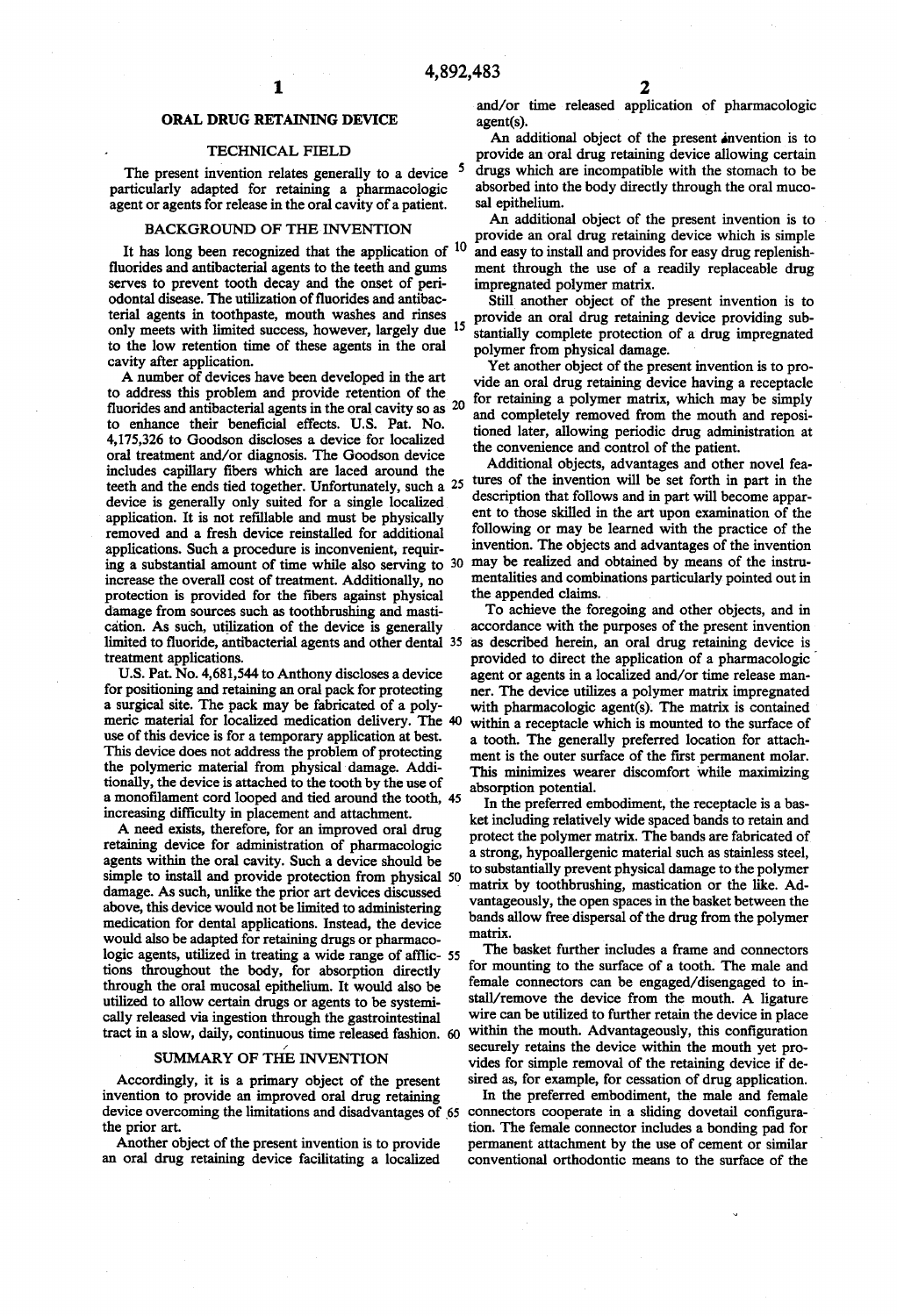tooth. The male connector is attached to the frame of the basket.

The basket is pivotably retained on the frame by a 'hinge. By simply pivoting the basket open, an impreg nated polymer matrix may be easily placed in position for retention within the basket. The basket is then piv oted closed around the matrix and a latch pin is passed through corresponding eyes provided on the opposite side of the basket and frame to lock the matrix in place. This, of course, serves to prevent accidental release. In 10 this manner, the basket, frame and base cooperate to securely retain and protect the matrix, yet allow easy

removal from the oral cavity.<br>Still other objects of the present invention will become apparent to those skilled in this art from the fol-<sup>15</sup> lowing description wherein there is shown and de scribed a preferred embodiment of this invention, sim ply by way of illustration of one of the modes best suited to carry out the invention. As it will be realized, the invention is capable of other different embodiments  $20$ and its several details are capable of modification in various, obvious aspects all without departing from the invention. Accordingly, the drawings and descriptions will be regarded as illustrative in nature and not as  $_{25}$ restrictive.

#### BRIEF DESCRIPTION OF THE DRAWING

The accompanying drawing incorporated in and forming a part of the specification, illustrates several  $_{30}$ aspects of the present invention and together with the description serves to explain the principals of the inven tion. In the drawing:

FIG. 1 is a front elevational view of the oral drug

FIG. 2 is an exploded view of the oral drug retaining device illustrating the male and female connecting members, the basket retainer and the polymer matrix; and

FIG. 3 is a side elevational view of the oral drug  $_{40}$ retaining device illustrating the male and female dove tail connection and the bonding pad which attaches directly to the surface of a tooth.

Reference will now be made in detail to the present preferred embodiment of the invention, an example of 45 which is illustrated in the accompanying drawing.

#### DETAILED DESCRIPTION OF THE INVENTION

Reference is now made to FIGS. 1 and 2 showing the oral drug retaining device 10 of the present invention. The device 10 includes a receptacle 12 for retaining a polymer matrix 14 impregnated with a pharmacologic agent or agents. The use of an impregnated polymer matrix for dispensing pharmacologic agents is well 55 known in the art. The matrix 14 may be provided to supply a localized application of any appropriate phar macologic agent or drug, such as fluoride to the teeth and gums of a patient. Because the fluoride is continuously released over time, treatment time is increased 60 over simple toothpaste, mouth wash and rinse applica tions and as such, the beneficial results are enhanced.

Advantageously, the present invention may also be utilized to allow other drugs, such as pain relievers, adrenergics, etc., to be absorbed over time directly 65 through the oral mucosal epithelium. In this manner, certain drugs which are incompatible with the stomach can be safely administered through the mouth. As a

result, a patient need not resort to painful injections in order to receive treatment.

As shown in FIG. 2, the receptacle 12 includes a basket 16 connected to a mounting frame 18. The basket 16 is fabricated from a series of bands 20. Each band 20 as well as the frame 18 is formed of a hypoallergenic material such as stainless steel. Use of such a material provides sufficient strength to withstand physical dam age due to toothbrushing and mastication. At the same time the receptacle 12 can be used in substantially all patient applications with only a small probability of allergic rejection. Advantageously, the use of a strong material like stainless steel also allows the provision of relatively large, open spaces or areas in between the bands 20 of the basket 16 without sacrificing structural rigidity. This provides for substantially unrestricted ' dispersion of the drug contained within the polymer matrix 14 into the oral cavity.

As shown in FIGS. 1 -3, the receptacle 12 is mounted or secured to a tooth, such as the first permanent upper molar by two interconnecting members; male connec tor 22 attached to the mounting frame 18 and a female connector 24. The tooth side of the female connector 24 includes a bonding pad 25 (see FIG. 3) for attachment to the surface of a tooth 26. This attachment can be made by cement or similar conventional orthodontic means.

Once the female connector 24 is mounted onto the surface of the tooth, installation of the receptacle 12 involves simply sliding the male connector 22 into dovetail engagement with the female connector 24. This provides a secure strong engagement of the con nectors 22, 24.

retaining device mounted upon the surface of a tooth; 35 be used to tie the connectors 22 and 24 together once Where desired, a ligation wire (not shown) may also installed, further securely retaining the device 10 within the mouth. The ligation wire is passed through aligned ligating eyes 28 in the connectors 22 and 24 and then tied. Removal of the device 10 is simply a reversal of the above procedure. In this manner, the device 10 may be simply installed or removed as desired by the physician, dentist or even the patient.

> Advantageously, installation and/or replacement of the polymer matrix 14 within the receptacle 12 is facili tated by the pivotal connection provided between the basket 16 and the frame 18. In the preferred embodi ment, this pivotal connection is a hinge 30 (see FIGS. 2 and 3). Initial installation of the matrix 14 is performed by pivoting the basket 16 upwardly away from the frame 18, placing the matrix within the basket and rotat ing the basket downwardly to again meet the frame. A latch pin 32 is then passed through aligned eyes 34 on the basket 16 and frame 18 to securely lock the basket in the closed position.

> After a certain period of time, substantially all of the pharmacologic agent is leached from the polymer ma trix 14. Thus, if treatment is to continue, the matrix 14 must be replaced. This is easily accomplished with the present device 10. More specifically, the latch pin 32 is removed and the basket 16 pivoted open. The old ma trix 14 is removed and replaced with a new one. The basket 16 is then again pivoted closed and the latch pin 32 reinserted through the eyelets 34. Thus, the patient may conveniently replace the matrix 14 in order to continue treatment as desired without the assistance of a nurse, dentist, physician, or technician.

> In summary, numerous benefits result from employ ing the concepts of the present invention. The oral drug